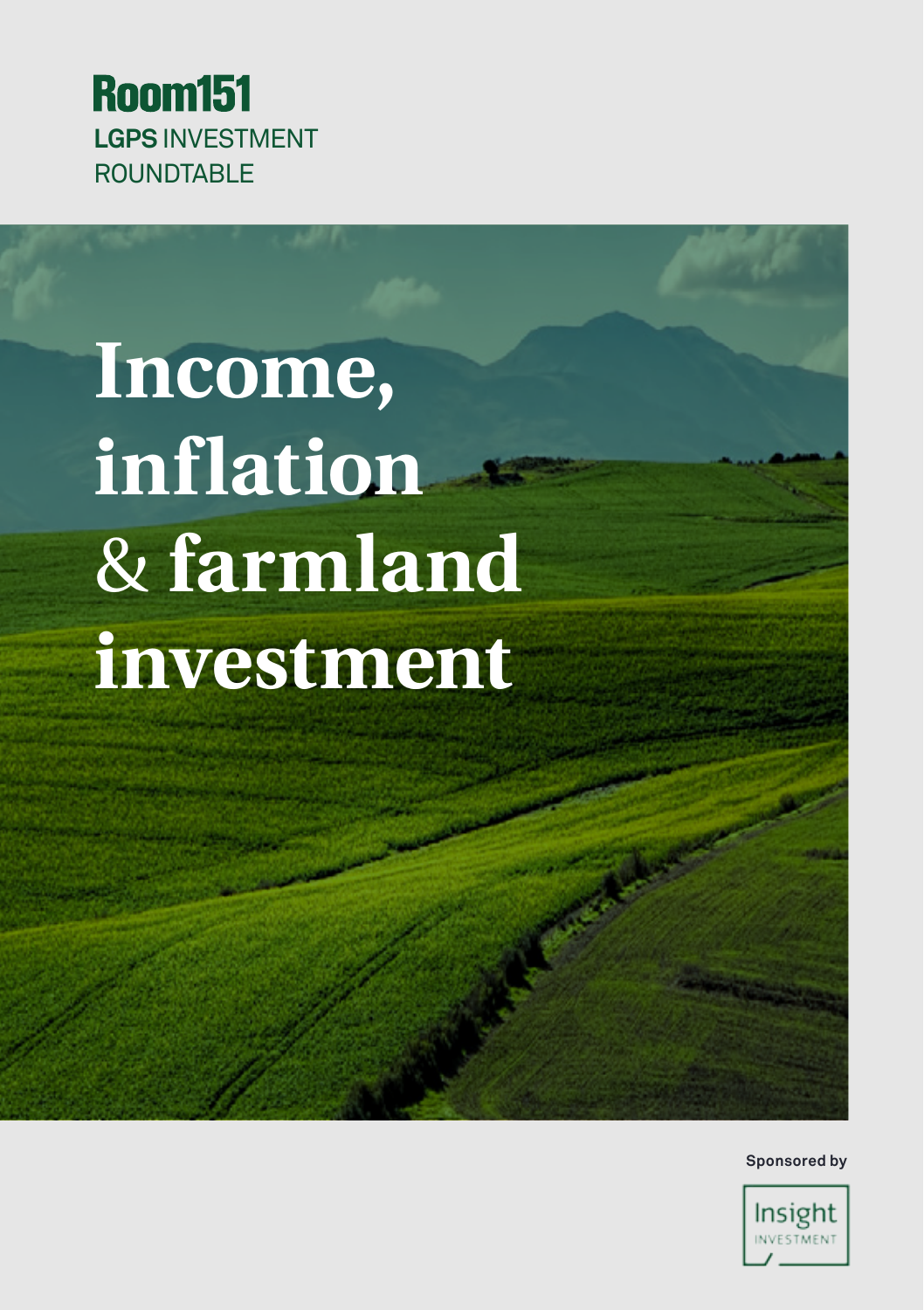### **Sponsored Roundtable**

LGPS funds are increasing their allocations to real assets, the hunt for income and inflation hedging is well underway and diversification from traditional asset classes is in demand. Does investing in agriculture tick all these boxes?

## **At the table Jason Fletcher**

CIO Central Pool

#### **Peter Wallach**

Director of Pensions Merseyside Pension Fund (Northern Pool)

**Julian Pendock** CIO London CIV

**Luke Webster**

CIO Greater London Authority

**Iain Campbell**  Investments Manager Greater Manchester Pension Fund

**Karen Shackleton** Senior Adviser Allenbridge & Independent Adviser

**Detlef Schoen** Head of Real Assets Insight Investment

**Chris Bourchier**  Independent Director of Global Farmland Insight

**Sherilee Mace** Director, Business Development Insight Investment

**Peter Findlay** Publisher Room151.

## **Room151**

**Room151 Events & Sponsored Content**

**Peter Findlay** events@room151.co.uk +44 (0)20 8617 3119

#### **Sponsored by**

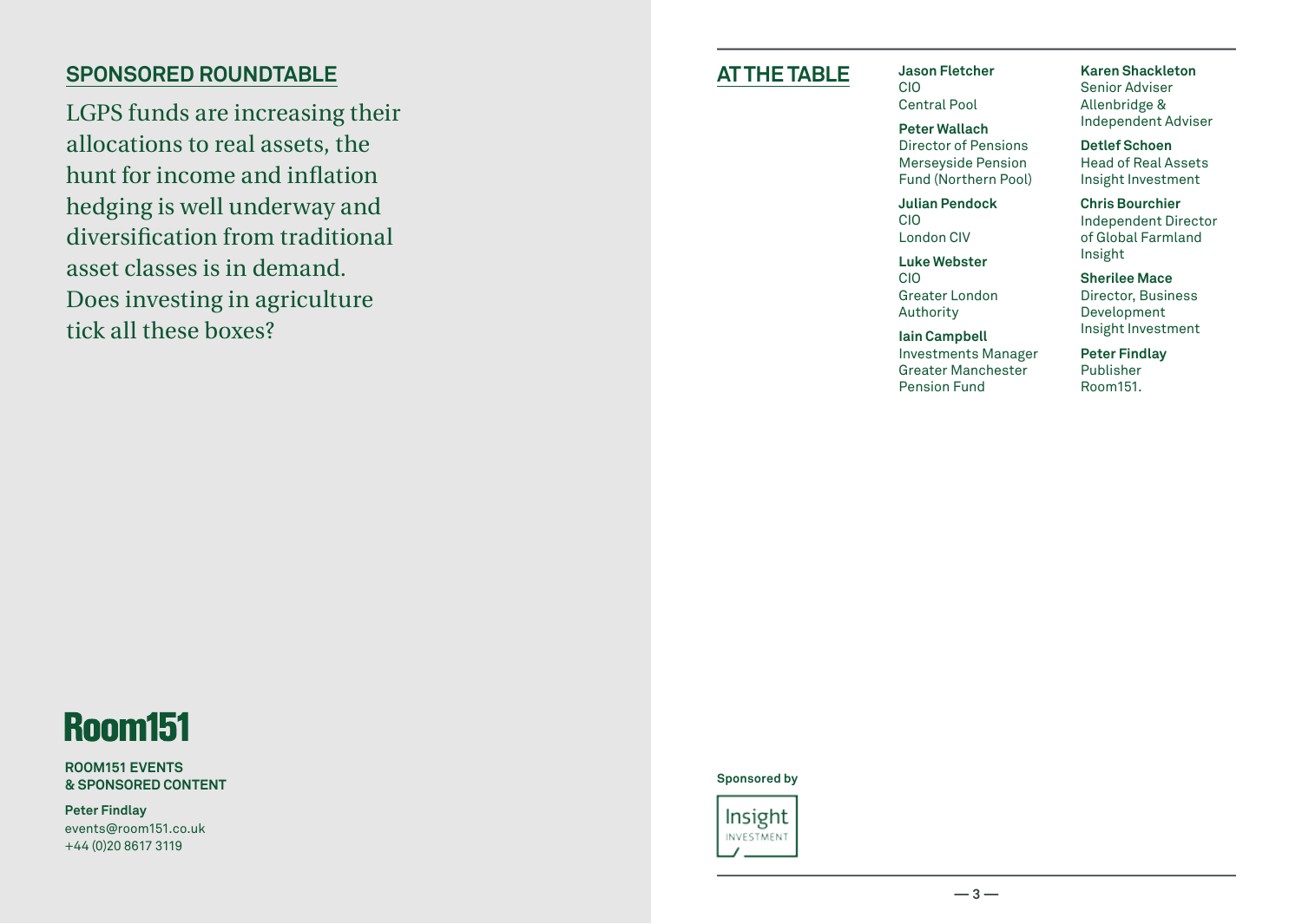#### **Investment model**

## **Sponsored Roundtable Income, inflation & farmland investment**

#### **Peter Findlay:**

Detlef, please kick us off with some background about farmland investing.

#### **Detlef Schoen**

Over the last ten years I think we've got away from the sort of hype which coincided with the global financial crisis (GFC) when we were talking about Malthusian scarcity scenarios. Today, largely driven by technology, we're back to a situation where supply and demand are pretty much in balance and it's no longer that generic tail wind that is driving interest in agriculture.

One has to keep at the back of one's mind that there are two sectors in the world that are intrinsically cash flow positive—if you're a least-cost producer: energy and food.

Now, with energy there's a lot of least-cost production happening, some with unappetising technologies, or in risky geographies, but we are lucky in agriculture in the sense that a lot of stable, developed—or at least investment grade economies are least-cost producers for food commodities.

At Insight we ask: "Where are the least-cost producers, how can we narrow those down to certain geographies and sectors where we feel comfortable?"



*Detlef Schoen, Insight Investment*

Why should anybody invest in agriculture beyond the income component? There are two main reasons: one is the lack of correlation between agriculture and bonds and equities which has been welldocumented over time; and, equally well-documented, is the very strong correlation between agriculture and inflation.

Over time people began to look at agriculture, or farmland investments, as an alternative to owning gold, if you will, where gold is costing you money to store and farmland is giving you a return if you store it.

The attention is shifting away from the more private equity, closed-end universe that we saw during the hype of 2008-11, and back to a core, longterm, thematic approach to agriculture.

We have price volatility that everyone knows about. However in agriculture—

**Cash Crop EBITDA, lease income and land values**



- Two investment models to access the asset class have been used:
- the 'pure beta play' (dominant in the USA) of investing passively by leasing to farmers, predicated on the tenant generating a sustainable and adequate margin of EBITDA over lease rate
- the active-management, 'value-add' approach capturing the full EBITDA returns
- Equally, two allocation strategies have been pursued:
- the geographically focused approach
- the geographically diversified approach



- As the diagram demonstrates for US row crops, farm ROA as such and the spread of farm ROA over lease rate have reverted to long-term mean metrics and below – thus putting pressure on land prices, decreasing the comfort margin for the passive investor and favouring the owneroperator model
- From the outset Insight has pursued a globally diversified and actively managed corporate farming model
- This means that today Insight Farmland has a significant competitive advantage which it is aiming to apply for the benefit of its investors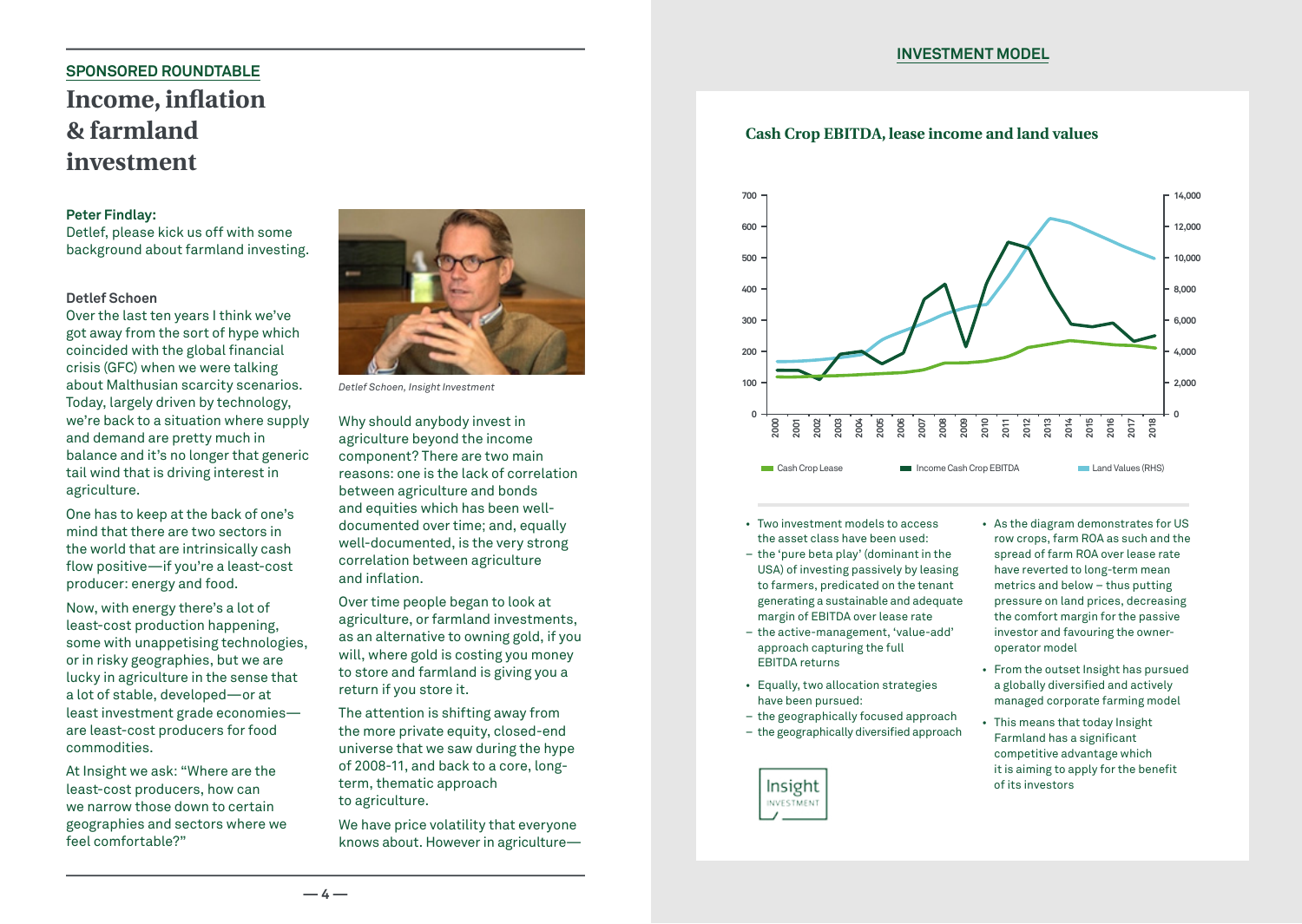unless you are a truly dominant supplier in which case yield losses go hand in hand with price increases that can be compounded by yield volatility. We have climate change, we have all sorts of impact on yields and volumes and sometimes, unfortunately, they can go in the same direction, so you have to prepare yourself if you have invested in agriculture. In the long term there is a need for positive cash flows to ensure that vital foodstuffs continue to be produced and there is an inflation hedge, but on a short-term basis you will always see a reasonably wide fluctuation in returns.

I think the real attraction for agriculture in today's environment given what's going on in the institutional landscape such as low interest rates and cap rates, is the long-term nature of it. Agriculture lends itself to evergreen structures; it lends itself to the pursuit of sustainable development goals (SDG). Agriculture empirically needs to be sustainable otherwise at some stage obviously you don't have anything to farm anymore. So, it is much more natural, if that's the right word, for an agricultural strategy to pursue SDGs than some more generic manufacturing business, for example.

One last issue: the more you rely on an owner/operator model, the more you need people that have been there and done it and have a strong combination of institutional professionalism on the one hand, and boots on the ground experience, on the other. Don't underestimate the value of having been there and driven a combine, farmed the land or milked the cows.

*"I think a lot of money has been roped into passive strategies. Today the sponsors of those strategies are scratching their heads and reconfiguring their approach."* 

**Detlef Schoen Insight Investment**

#### **Peter Findlay**

A lack of correlation with bonds and equities and correlation to inflation are these attractive for you, Jason?

#### **Jason Fletcher**

I inherited an agriculture investment at West Midlands and the reason they invested is clearly for all those things: so, not being correlated with the other assets that we've got and the long term returns that we're expecting. I think there is an inflation correlation over the long term but you can have long periods where that doesn't work, which is something we need to consider.

But why do we invest in agriculture? It's because we're trying to meet our liabilities in the pension fund and I think it has some of those attributes the most important one being that it's not correlated to equities in particular. I think in terms of pension fund issues about investing in it as an asset class, it's not very easy to invest in and it's jolly expensive.



*Jason Fletcher, Central Pool*

#### **Peter Findlay**  What's difficult about investing in it?

#### **Jason Fletcher**

There are not an awful lot of options in terms of how you can do it; there aren't many listed vehicles. You can use futures as a way of getting liquid exposure to agriculture, which is cheaper, but actually buying farmland is expensive. Whether you do it directly or through a fund, one of the drawbacks of the investment is the cost. Overall, I do think agriculture and related areas are a good place for pension funds to invest and it fits very much with our trying to get a riskadjusted return, after costs, which is the key thing we need.



*Julian Pendock, London CIV*

#### **Julian Pendock**

I think it comes down to why would you buy a real asset? And, as we're starting at the London CIV with more of a clean sheet of paper given our lack of direct investments in real assets, for various reasons we look at the basics: do you want capital gains, total return, cash flow, so on and so forth?

And what I've seen, as shown by Insight here, is that agriculture has become professionalised. All the large funds are in it so a lot of the easy gains have gone, like other real assets. A lot of it's being driven by total return, increase in the price of land, compression of yield—all the same drivers which have affected a lot of our other asset classes, so that's had a dent in the lack of correlation.

Going forward, yes, technology is amazing, when you look at farms in the mid-west with GPS-fitted combine harvesters that drive themselves and farmers that can see market pricing online while they're working.

So long term, yes, it's good that it's more efficient but obviously I would argue that the easy gains have gone. But I think agriculture does warrant a place in real asset allocations. It's interesting to see what has happened to Harvard [endowment fund], who were in the FT yesterday. They sort of went overboard, and, to be cynical for a moment, when the big institutions all sell out of something it could be time to have another look. So, yes, we would certainly have a look for all the reasons discussed but we're not piling in.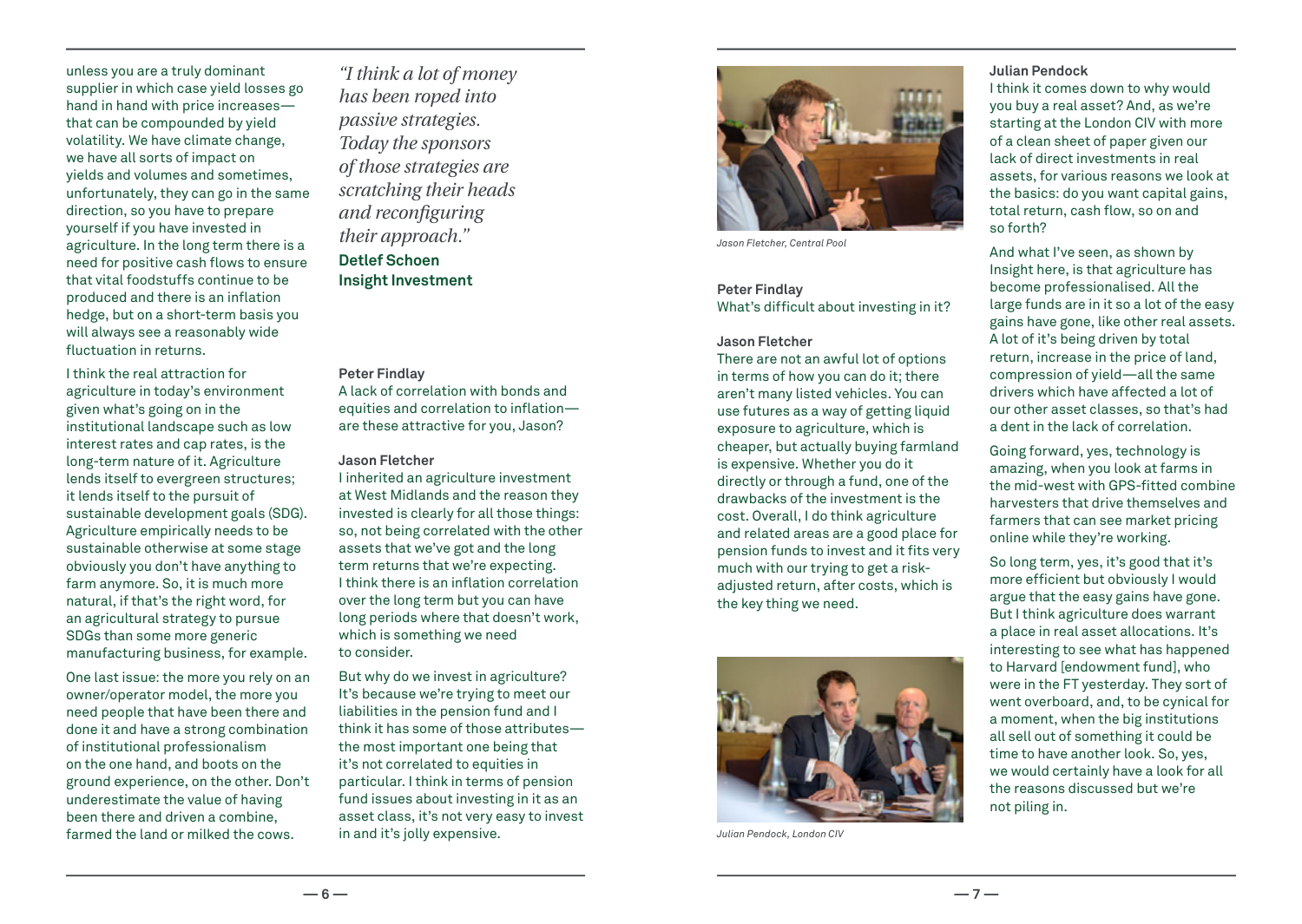#### **Peter Findlay**

Detlef, the easy gains have gone and there are some long periods where the correlation to inflation doesn't necessarily work?

#### **Detlef Schoen**

It very much reconfirms what I said earlier. I think this hype, post-GFC, made it seem as if agriculture was something that a backseat driver could generate very significant returns from and, if you tailored your statistics accordingly, you could demonstrate that over a certain period of time owning farmland in the US would beat any index under the sun.

And using that argument, I think that a lot of money has been roped into passive strategies. Today the sponsors of those strategies are scratching their heads and reconfiguring their approach.

What one must also say, and we have to accept this at Insight as well, is that there's been a lot of overpromising going on and if you look at what good, top-quartile farmers generate in the developed economies in today's interest rate climate adjusted for inflation—I think a four percent cash yield is pretty much the benchmark with an eight percent IRR, i.e., a four percent capital appreciation driven by yield increases and technological advances.

#### **Peter Findlay**

Does that four to eight percent bracket sound appealing to investors in the current environment?



*Peter Wallach, Merseyside Pension Fund (Northern Pool)*

#### **Peter Wallach**

Clearly it does. I think we've had limited experience [of agriculture]. We have invested in a US farmland fund and perhaps the barbell approach: a fund investing in the Ukraine. I think that probably the challenge for farmland, or agriculture, has been the availability of returns elsewhere.

As pension funds we're looking at the whole array of asset classes and the whole array of real assets and there have been very attractive returns for example from renewable energy, providing some of those less-correlated income producing opportunities. As those go away, things like agriculture will become of more interest.

Certainly we have a stated ambition of increasing our allocation to infrastructure. That's a slightly narrow definition and perhaps real assets is a better one than infrastructure. Potentially agriculture would fit within that frame.

#### **Peter Findlay**

Karen, when you're talking to LGPS clients about this fund or other agricultural funds, typically where are you talking about it sitting within their portfolio?

*"The great thing about this fund is that committees understand it."*

**Karen Shackleton Independent Adviser**

#### **Karen Shackleton**

We talk about various places: as a diversifying asset, as an income generator and also the inflation linking discussed earlier. Personally, I think inflation is the key one—the longterm thematic, inflation protection is where I would be most likely to cover agriculture with clients. And I think inflation is going to become a bigger problem for us over the coming years than it has been in recent years.

The great thing about this fund is that committees understand it. It's a tangible asset and members will understand what you're talking about and I think a lot of the products competing in the four to eight percent secure income brackets involve quite complicated underlying transactions. I'm somebody who really likes it if I'm confident that the people that I'm advising really understand what they're getting in to.



*Karen Shackleton, Allenbridge & Independent Adviser*

#### **Luke Webster**

From a pension fund management point of view, I like cash generative assets and the best way to take market risk off the table is by not having to sell stuff. If you can generate money to pay your pensions, that's great, and I think the yields available from agriculture are very attractive in absolute terms.

The inflation protection—which is enormously attractive in the long term—does require a certain diversification to achieve on a shorterterm basis. If you're relying on the income to pay pensions, having a single agriculture asset drives up the risk that the inflation linkage is lost in the general yield volatility.

So, the fund structure is very much appropriate, depending on the scale of the investment. There's a very interesting dimension here with pooling as we get up to scale. There becomes more opportunity to coinvest with experienced partners, such as Insight potentially, or directly own assets.

If you're a small scale investor looking at it, your position has to be extremely long term for it to be a sensible asset allocation. If you have direct ownership, as in any direct position, it comes down to backing the right team.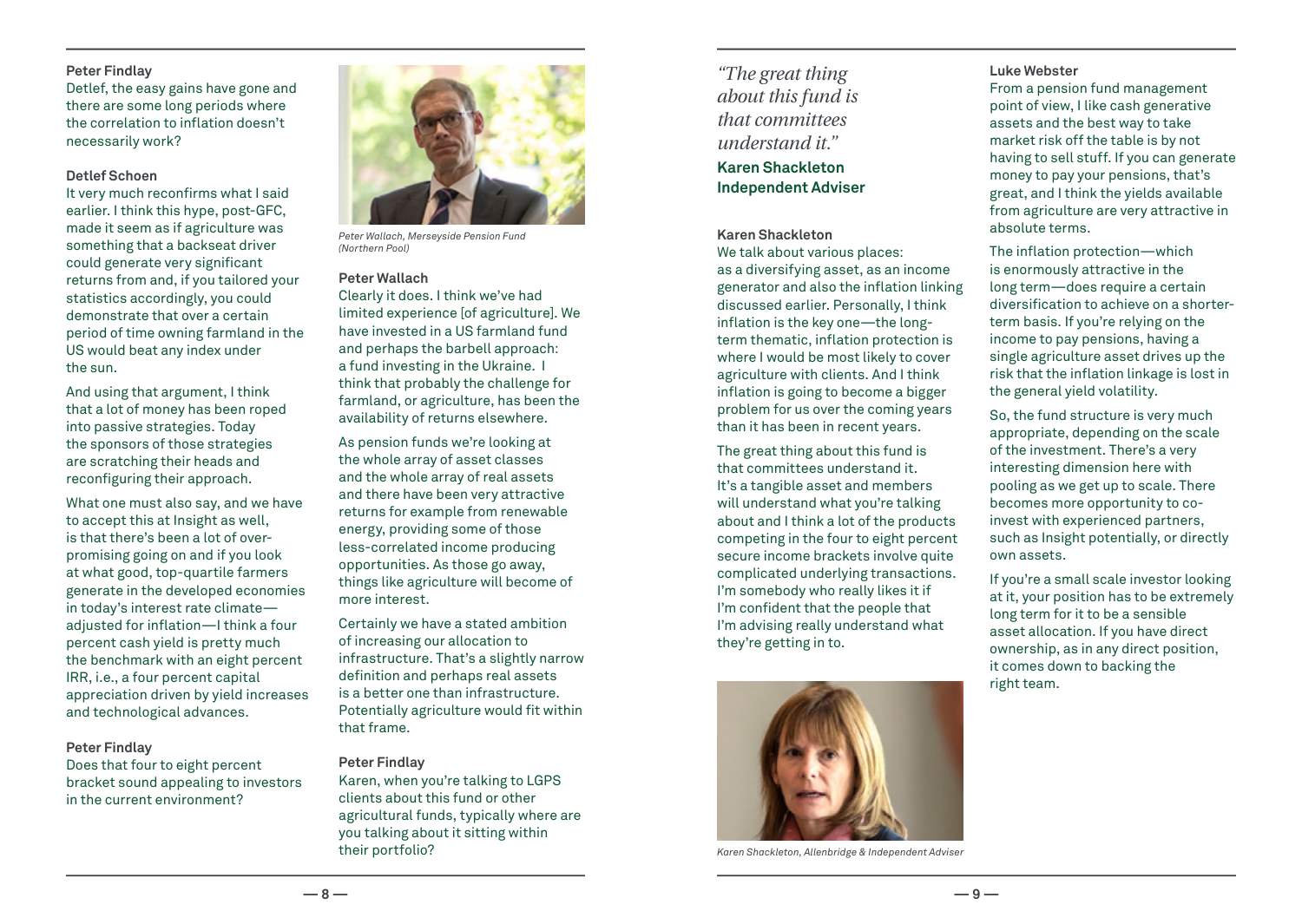#### **Iain Campbell**

We have agricultural investment and it forms part of our long-core special opportunities portfolio which includes some very different, uncorrelated assets – a key driver of returns for us. Cash flow is becoming an increasing problem for pensions and with so little income available from bonds currently we are always interested in sources of yield.

I can understand the inflation linkage that's been discussed over the long term, but obviously pension fund liabilities are linked to a specific measure of inflation, UK CPI, which is based on a basket of goods, not just food.

A challenge pension funds always have is familiarity. We're all familiar with property: you can buy a property, rent it out, you understand it, you know what you're doing. People feel well-versed in traditional asset classes like equities and bonds, and understand the terminology that surrounds those but UK pension funds are arguably less well-versed when it comes to farmland.

What returns are likely to come from it? What are your risk exposures going to be? What can potentially cause you problems? And what makes a good manager? You might believe you understand what a good equity management can do but do you know how to pick a good farmland manager? Perhaps now, given the pooling situation, administering authorities can decide whether or not they like agriculture as an asset class and leave the due diligence to their colleagues at the pools.

**Peter Findlay** Detlef, what does a good farmland manager do?

#### **Detlef Schoen**

Well, a good manager is that rare beast who is a farmer who learned finance rather than a reconfigured investment banker who read up about farming.

It goes back to the inherent risks in farming: price volatility, yield volatility, political risk, weather risk, there are all sorts of risks. Farming looks sort of very romantic on the surface but it's a system which has unfortunately more variables than equations. There's always a degree of risk and the best way to deal with it is simply experience. I've been farming for 35 years now and I think that's crucial.

There's nothing more dangerous than a 25 year-old fund manager getting into farming.

There are a lot of good, local practitioners in agriculture and you need a network of them to be a good farmland fund manager. We can't possibly do everything ourselves but if I can pick up the phone to a local manager in this part of Australia or that part of Brazil or the Great Plains to ask for a quick thumbs up or down about an opportunity, that is extremely valuable.

| $\mathcal{L}^{\text{max}}_{\text{max}}$ and $\mathcal{L}^{\text{max}}_{\text{max}}$ and $\mathcal{L}^{\text{max}}_{\text{max}}$<br>$\mathcal{L}^{\text{max}}_{\text{max}}$ and $\mathcal{L}^{\text{max}}_{\text{max}}$ and $\mathcal{L}^{\text{max}}_{\text{max}}$ and $\mathcal{L}^{\text{max}}_{\text{max}}$ |  |
|----------------------------------------------------------------------------------------------------------------------------------------------------------------------------------------------------------------------------------------------------------------------------------------------------------------|--|
|                                                                                                                                                                                                                                                                                                                |  |
| <b>Service Service</b><br>$\mathcal{L}^{\text{max}}_{\text{max}}$ and $\mathcal{L}^{\text{max}}_{\text{max}}$ and $\mathcal{L}^{\text{max}}_{\text{max}}$ and $\mathcal{L}^{\text{max}}_{\text{max}}$                                                                                                          |  |
|                                                                                                                                                                                                                                                                                                                |  |
|                                                                                                                                                                                                                                                                                                                |  |
|                                                                                                                                                                                                                                                                                                                |  |
|                                                                                                                                                                                                                                                                                                                |  |
|                                                                                                                                                                                                                                                                                                                |  |
|                                                                                                                                                                                                                                                                                                                |  |

**Economic status**

**Tax & regulatory**

**Countries/ Region**

Argentina Australia Angola Brazil Belize Canada Colombia China Eastern Europe Great Britain India Mexico Nigeria New Zealand Pakistan Spain USA **Uruguay** 

**Political framework**

#### **Scale for composite score**

| Color | Notation                             |
|-------|--------------------------------------|
|       | Preferred choice                     |
|       | Can consider with lower allocation   |
|       | Potential 2nd stage                  |
|       | Revisit at later date for assessment |
|       | Avoid                                |

#### **Scale for rating**

| Color | <b>Notation</b>                       |
|-------|---------------------------------------|
|       | Top quartile                          |
|       | Mixed as cost benefit may not extend  |
|       | Head room to improve                  |
|       | Challenging unless signifigant change |
|       | Avoid                                 |



**score**

**Headroom to grow**

#### **Country rating framework & results**

**Grains Weightage - High Weightage - Medium Composite** 

**Direct cost**

**Talent pool**

**Ancilliary service**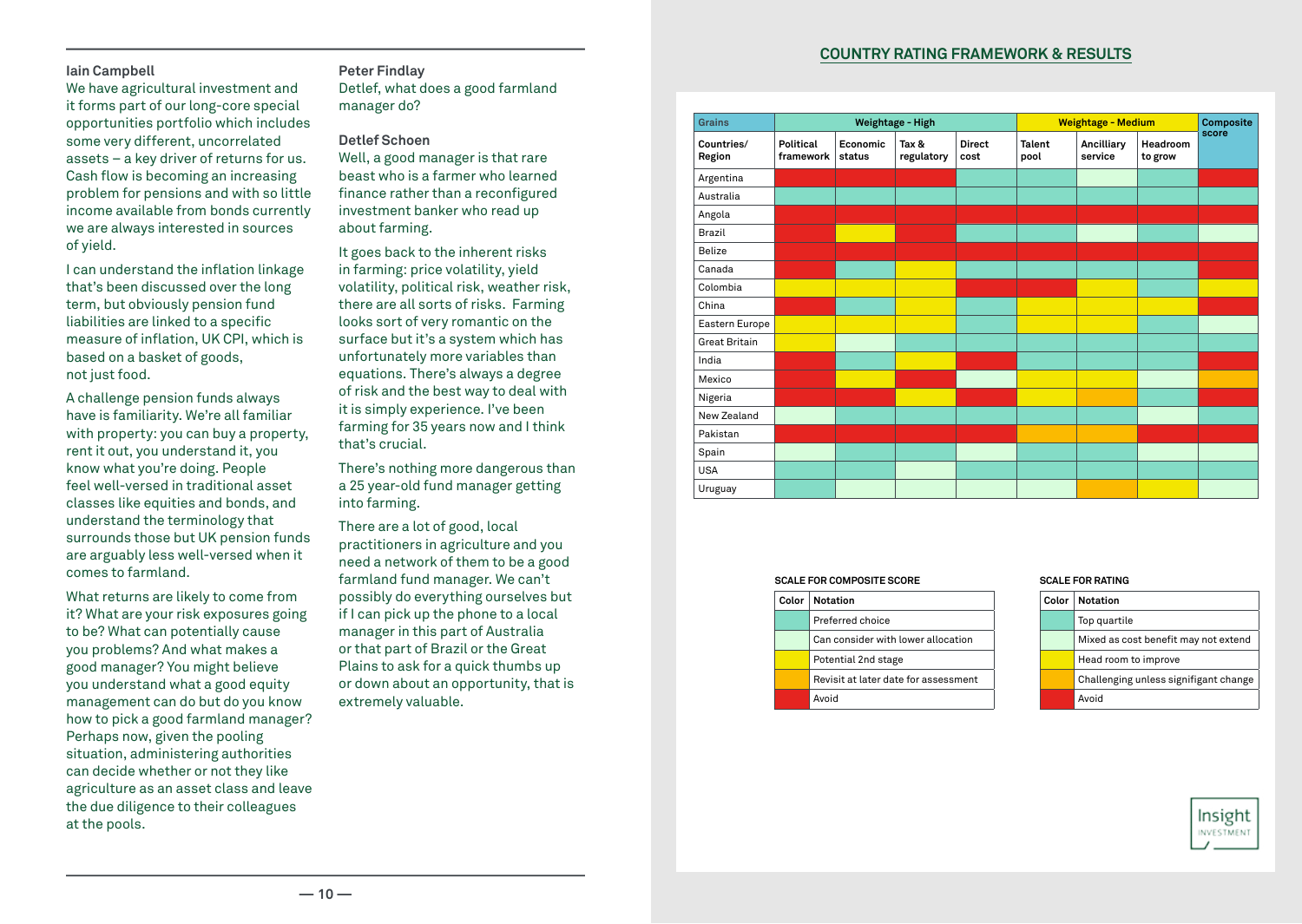#### **Sherilee Mace**

It's difficult to express in hard numbers, but where we can show added value to clients, for example, is in the value of an asset at the point when a good manager takes it on compared to that asset's value at some point in the future. ESG plays an important part of any investment we make, and I would argue that ESG is the foundation of farmland. If you get that right, everything else should follow on from there.

#### **Peter Findlay**

And Sherilee, what are your reflections on what you've heard from the different funds so far?

#### **Sherilee Mace**

Clearly, one of the key messages I'm hearing is that income generation is increasingly important to people, whether you get that from agriculture, property or some other source. I also think investors would like to see more of an evergreen structure rather than a closed-end fund and we're looking at that type of approach at Insight.

*"ESG plays an important part of any investment we make, and I would argue that ESG is the foundation of farmland."* **Sherilee Mace**

#### **Peter Findlay**

Chris, timing must be important in agriculture and we're at a critical point in time vis-a-vis Brexit. How is that going to impact agriculture?

#### **Chris Bourchier**

Someone once said to me that anyone can extrapolate a trend but it's identifying the points of inflection that matter and we are at such a point in agriculture. We're moving from a traditional industry that has been protected and managed through various mechanisms, such as the CAP. Now those are being removed. Farm businesses are becoming far more professional and far more competitive—and that's happening worldwide.

This transformation is going to accelerate in the UK as a result of Brexit. You don't tend to see the effects of change for some time. The locals know who's farming land by whose tractors are on it. You don't get a declaration in the mail—but you are getting gazelle businesses, super businesses growing and influencing agriculture hugely and these are the guys who have access to capital. They can bring in new technology and have the support to understand what that technology can deliver. That's quite a change from the past where the pace of change was slower, being influenced by local factors.

It is an industry in change. I do think that there'll be tremendous opportunities, with winners in Brexit terms, but there are inevitably going to be losers and we think we've got a view of where the biggest risks lie.

#### **Peter Findlay**

A view you can share with us today?

#### **Chris Bourchier**

At present it seems to be a day-by-day discussion at the political level, but if Brexit becomes quite hard then there will be free market operations with less direct support where the strong thrive and the weak really do suffer, unless they're supported by the "new" politics.

It's not the very small, resilient family businesses who are the most vulnerable, it's the next level who have borrowed and are in the process of expansion that are at greatest risk. The big guys will be okay, although they may lose some asset value in the short term.

If you're asking, "which sectors are vulnerable?" you only have to look at some of the research reports that have been produced recently highlighting the sheep sector is hugely vulnerable.

#### **Julian Pendock**

I'm really fascinated by what happened in New Zealand, all those years ago, when they got unshackled from a structure, a bit like the CAP. Do you think that on a smaller scale we might be in for an ultimately painful, but long overdue optimisation of the industry?



*Sherilee Mace, Insight Investment*

#### **Chris Bourchier**

I suppose I've been around politics long enough to know it won't be quite as crisp and clean as that.

But the direction of travel I would agree with. New Zealand had an imperative and they had to do it. The UK can afford to make it less extreme than that, but equally there would be a rapid rate of change to justify the sorts of support that the UK tax payer is prepared to continue to put into farming.

#### **Peter Findlay**

A question for the funds. Is the share of allocations to real assets growing?

#### **Peter Wallach**

Yes, very definitely. We have eight percent in property, seven percent in infrastructure and that will only grow, and we have some modest investments in real-type-assets, elsewhere in the fund. So, yes, we're moving in that direction.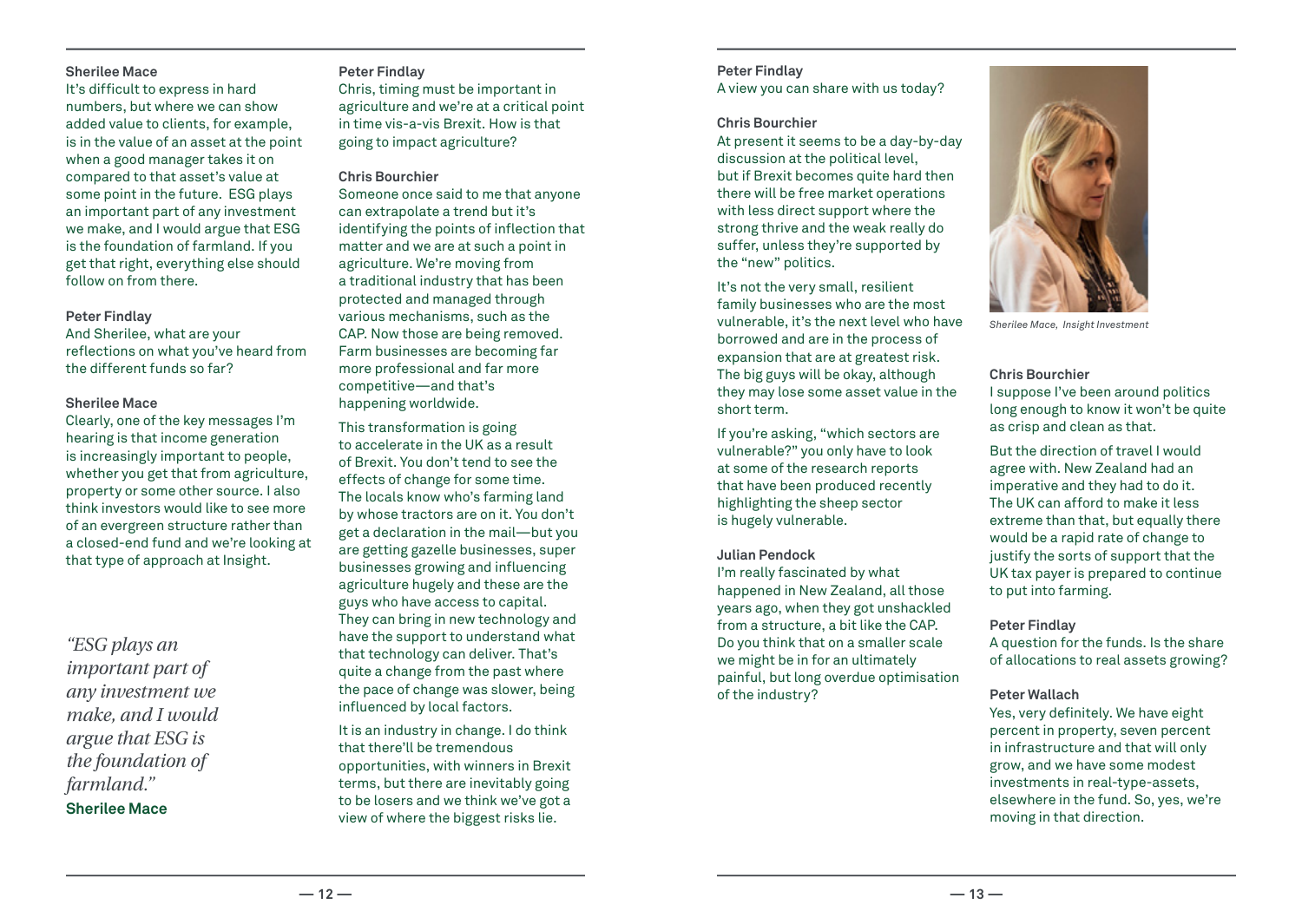#### **Peter Findlay** To what sort of level?

#### **Peter Wallach**

I would say a third of the portfolio wouldn't be unduly challenging.

#### **Jason Fletcher**

From my side, real assets will rise as a proportion of assets and that's driven by the fact that we have maturing funds and there is an increasing need for yield going forward.

At the moment government bonds are nowhere near covering our liabilities and if we can find something that gives us downside protection, and income, then that's going to be attractive.

#### **Julian Pendock**

I think we're all reluctant bulls because there simply aren't many alternatives, no pun intended. One thing that concerns me is that many of us are long-only beta refugees. We're trying to get away from overall market pricing. But by definition, if you have a pool of capital that thinks it's getting out of long-only beta and goes into something else, by definition that then becomes correlated with beta.

People need to understand that the lack of correlation probably won't match today's expectations but overall, yes, the appetite for real assets is absolutely picking up pace.

*"There is potentially a wall of capital flowing towards real assets, so getting good results comes down to resources."*

#### **Luke Webster, GLA**

#### **Luke Webster**

In a pension fund context it's clearly an appropriate part of the portfolio. To echo Julian's point, there is potentially a wall of capital flowing towards real assets, so getting good results comes down to resources. Operating in this asset space is much more resource intensive so identification of good strategic partners clearly helps.

#### **Iain Campbell**

Greater Manchester is building out the real assets portfolio as well through property and through infrastructure with our GLIL fund. It's seen as a diversifier away from traditional assets and potentially offering enhanced yield. I would agree, we need to be careful about it because of the liquidity considerations and because there's been a lot of money moving towards alternative assets.



*Luke Webster, Greater London Authority*

*"One thing that concerns me is that many of us are longonly beta refugees."* **Julian Pendock London CIV**

#### **Karen Shackleton**

I'm certainly seeing clients allocating to infrastructure, we've got a couple looking at that at the moment. I think in terms of how much funds are likely to allocate to real assets, that is related to how well-funded they are. Those that have still got quite a lot of ground to cover are always going to be focussed more on the growth assets than on the inflation protecting and income generative assets, and it will depend on their cash flow needs as well, which again is a variable thing.

With the smaller clients, ease of access is an important consideration and this will be an advantage of pooling. If [administering authorities] can just say, "oh well, let's go for our pool's sub-fund", then that's a lot simpler when you may not have the governance resources yourself to do appropriate due diligence on a fund.

#### **Jason Fletcher**

All investors want income going forward for the reasons already discussed. I just want to raise a bit of caution: there are some key things that are holding us back and the first of those is cost. Cost is something that is going to come far more into focus—what is the genuine real cost [of an investment]? So, the discussion of an eight percent IRR, for example, is that net or gross?



*Iain Campbell, Greater Manchester Pension Fund*

**Detlef Schoen** That's net.

#### **Jason Fletcher**

Given there aren't a lot of available assets in the UK, whereas our liabilities are in Sterling, then we are going to be taking on some currency risk, which is fine in mature markets where you can hedge currency. The problem is when all the exciting land you want to invest in is in Cambodia, or Brazil, for example, and currency hedging in those areas isn't quite so easy.

The other issue is the illiquidity premium and we've got to prove that it's there. There are liquid versions available for agri-investors so we have to go back to the value. When we choose between a liquid and an illiquid asset to access a given strategy it has to come down to value. While it looks likely we are all going to put more money into these areas, there are provisos we need to overcome.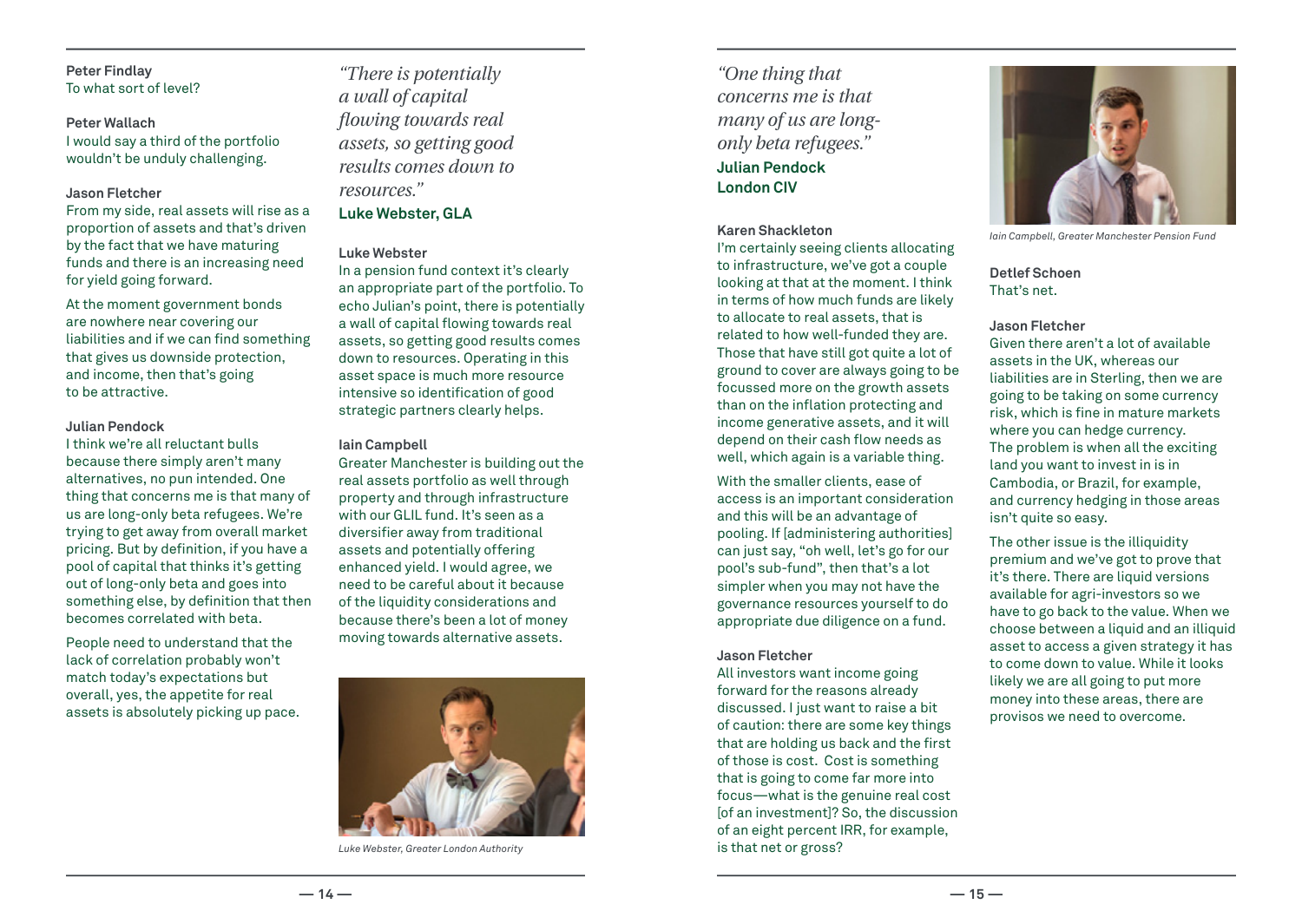#### **Detlef Schoen**

I couldn't agree more. In terms of the currency hedging, our strategy is to invest in more mature markets where we see least-cost production and that makes currency hedging viable.

In terms of the liquidity issue, I've taken a lot of comfort from today's discussion as what we're planning is to a) go evergreen but b) open regular liquidity windows, which is predicated on an increased appetite for the space. We're exploring a structure around bi-annual liquidity after a fiveyear initial lock-up period.

To the point about where does agriculture fit into your portfolio, we have maybe seven or eight investors round the table and probably five different pockets where the money may be allocated. So you have infrastructure, you have real assets, you have alternatives etc., and you can make a good case for all of them. I'm happy with all of that as long as it's not private equity. Once it's private equity it needs to go to direct, bespoke investments with clearly defined land-use change, for example, or other transformation opportunities.

*to make progrem if you're aiming at* the state of throws at you. *getting family values expressed within corporate disciplines, then you're in the sweet spot."*

**Chris Bourchier**



*Chris Bourchier, Insight Investment*

#### **Peter Findlay** Chris, a final thought from you …

#### **Chris Bourchier**

From my point of view, when you're looking at agriculture, I would say if you're aiming at getting family values expressed within corporate disciplines, then you're in the sweet spot. We know what the family values can deliver: the track record and the resilience is fantastic. We know that corporate discipline (with capital) is needed to transform the sector, but if you can put the two together then you really are in the right place to make progress, whatever the world

#### **Country crop competitiveness framework using cost basis**

| Product<br>segment  | Style               | Conventional/<br>Organic | UK        | Australia           | <b>New</b><br>Zealand | Eastern<br>Europe | Central<br>& Latin<br>America | <b>North</b><br>America |
|---------------------|---------------------|--------------------------|-----------|---------------------|-----------------------|-------------------|-------------------------------|-------------------------|
| Arable<br>crops     | Active              | Conventional             |           | fibre               | grain                 | grain             | rics                          | grain                   |
| Arable<br>crops     | Active              | Organic                  | grain     | fibre               | grain                 | grain             |                               | fibre/<br>grain         |
| Livestock           | Active              | Conventional             |           | grass fed           |                       | grain             | grass fed                     | grain fed               |
| Dairy               | Active              | Conventional             | grass fed | grass fed           | grass fed             | grain             |                               | grain fed               |
| Dairy               | Active              | Organic                  |           | grass fed           |                       |                   |                               | grain fed               |
| Fresh<br>vegetables | Active /<br>Passive | Conventional             |           |                     |                       |                   |                               |                         |
| Fresh<br>vegetables | Active /<br>Passive | Organic                  |           |                     |                       |                   |                               |                         |
| Permanent<br>crops  | Active/<br>Passive  | Conventional             | apple     | almonds.<br>avocado | avocado,<br>apple     |                   | avocado                       | almonds,<br>pistachio   |
| Permanent<br>crops  | Active/<br>Passive  | Organic                  | apple     | almonds,<br>avocado | avocado,<br>apple     |                   | avocado                       | almonds,<br>pistachio   |

#### **Scale for direct cost competitiveness**

| Color | Notation                           |
|-------|------------------------------------|
|       | Leader on a truly commercial basis |
|       | Potential to be in top quartile    |
|       | Not suitable                       |
|       | Unproven scale                     |
|       |                                    |